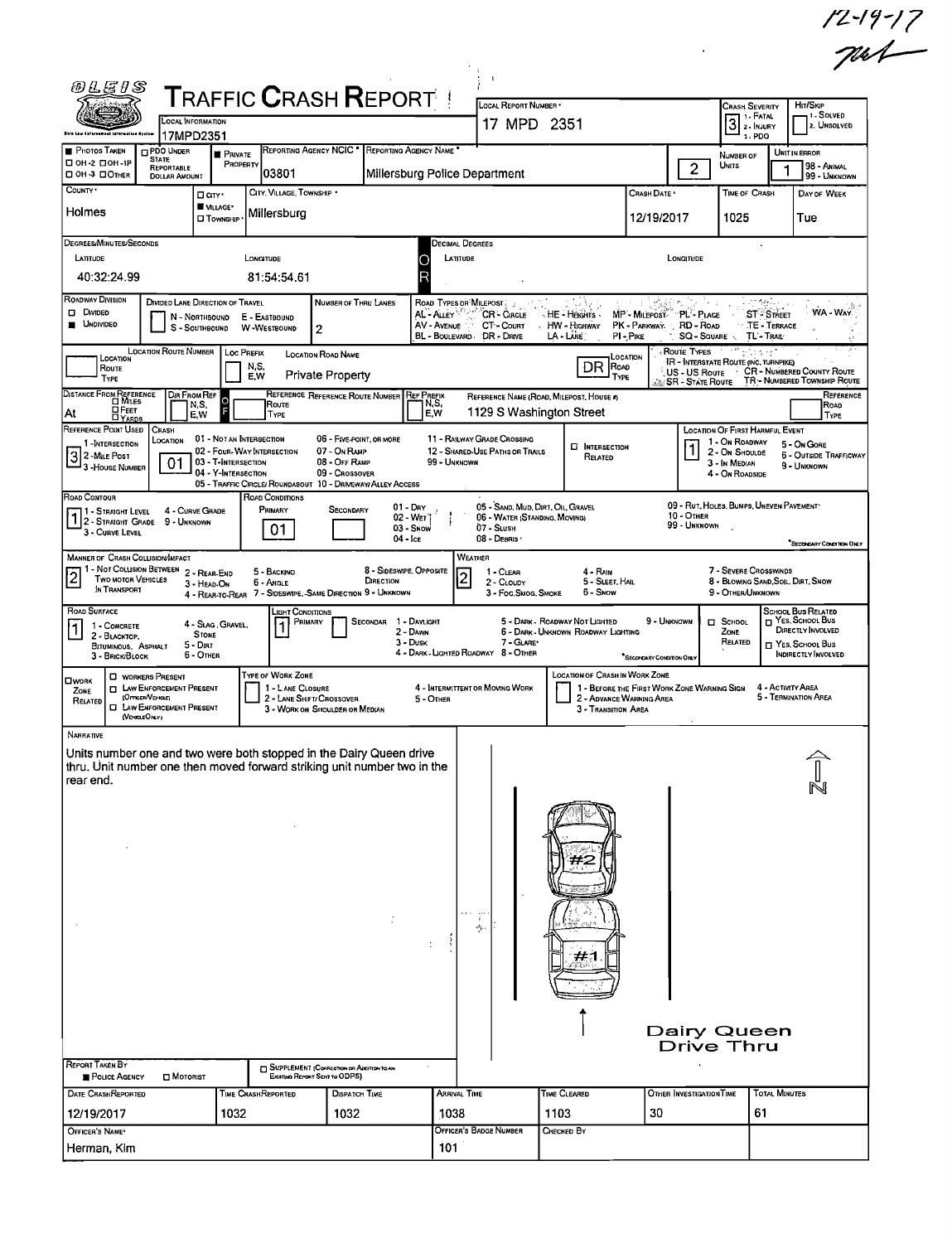|                                                                                                                                                                                                                                                                                                                                                                                                                            |                                                | UNIT                                                                               |                                                                   |                                                       |                                                                                                                                              |                                                                                                                                                  |                                                                                                  |  |                                                                                             |                                                                  |                                                     |                                                           |                                                                                                                                  |                                                                                                                         |                                                              |                                                      |  |  |
|----------------------------------------------------------------------------------------------------------------------------------------------------------------------------------------------------------------------------------------------------------------------------------------------------------------------------------------------------------------------------------------------------------------------------|------------------------------------------------|------------------------------------------------------------------------------------|-------------------------------------------------------------------|-------------------------------------------------------|----------------------------------------------------------------------------------------------------------------------------------------------|--------------------------------------------------------------------------------------------------------------------------------------------------|--------------------------------------------------------------------------------------------------|--|---------------------------------------------------------------------------------------------|------------------------------------------------------------------|-----------------------------------------------------|-----------------------------------------------------------|----------------------------------------------------------------------------------------------------------------------------------|-------------------------------------------------------------------------------------------------------------------------|--------------------------------------------------------------|------------------------------------------------------|--|--|
|                                                                                                                                                                                                                                                                                                                                                                                                                            |                                                |                                                                                    |                                                                   |                                                       |                                                                                                                                              |                                                                                                                                                  |                                                                                                  |  |                                                                                             |                                                                  |                                                     | LOCAL REPORT NUMBER<br>17 MPD 2351                        |                                                                                                                                  |                                                                                                                         |                                                              |                                                      |  |  |
| OWNER NAME: LAST, FIRST, MIDDLE ( C SAME AS DRIVER )<br>UNIT NUMBER                                                                                                                                                                                                                                                                                                                                                        |                                                |                                                                                    |                                                                   |                                                       |                                                                                                                                              |                                                                                                                                                  |                                                                                                  |  |                                                                                             |                                                                  | OWNER PHONE NUMBER                                  |                                                           |                                                                                                                                  |                                                                                                                         | <b>DAMAGE AREA</b>                                           |                                                      |  |  |
| Nelson, Betty, J<br>1                                                                                                                                                                                                                                                                                                                                                                                                      |                                                |                                                                                    |                                                                   |                                                       |                                                                                                                                              |                                                                                                                                                  |                                                                                                  |  |                                                                                             |                                                                  | <b>DAMAGE SCALE</b><br>$\mathbf{1}$<br>330-749-4096 |                                                           |                                                                                                                                  |                                                                                                                         |                                                              | FRONT                                                |  |  |
| OWNER ADDRESS: CITY, STATE, ZIP                                                                                                                                                                                                                                                                                                                                                                                            |                                                |                                                                                    | SAME AS DRIVER)                                                   |                                                       |                                                                                                                                              |                                                                                                                                                  |                                                                                                  |  |                                                                                             |                                                                  |                                                     |                                                           | 1 - None                                                                                                                         |                                                                                                                         | ۵                                                            | п                                                    |  |  |
| 7677 CR 558, Holmesville, OH, 44633<br>LP STATE LICENSE PLATE NUMBER                                                                                                                                                                                                                                                                                                                                                       |                                                |                                                                                    |                                                                   |                                                       |                                                                                                                                              |                                                                                                                                                  |                                                                                                  |  |                                                                                             |                                                                  |                                                     |                                                           | 2 - MINOR                                                                                                                        |                                                                                                                         |                                                              |                                                      |  |  |
|                                                                                                                                                                                                                                                                                                                                                                                                                            |                                                |                                                                                    |                                                                   |                                                       |                                                                                                                                              | Vehicle Identification Number                                                                                                                    |                                                                                                  |  |                                                                                             |                                                                  |                                                     | # Occupants                                               |                                                                                                                                  |                                                                                                                         |                                                              | O                                                    |  |  |
| OН<br><b>VEHICLE YEAR</b>                                                                                                                                                                                                                                                                                                                                                                                                  | CDU3552<br><b>VEHICLE MAKE</b>                 |                                                                                    |                                                                   |                                                       | 2G1WB58K689169506<br>VEHICLE COLOR<br>VEHICLE MODEL                                                                                          |                                                                                                                                                  |                                                                                                  |  |                                                                                             |                                                                  |                                                     |                                                           | 3 - FUNCTIONAL<br>1.                                                                                                             |                                                                                                                         | а                                                            |                                                      |  |  |
| 2008                                                                                                                                                                                                                                                                                                                                                                                                                       | Chevrolet                                      |                                                                                    |                                                                   |                                                       | Impala Ls - IPL                                                                                                                              |                                                                                                                                                  |                                                                                                  |  |                                                                                             | GRY                                                              |                                                     |                                                           | 4 - Disabung                                                                                                                     |                                                                                                                         |                                                              |                                                      |  |  |
| $P_{\text{ROOF OF}}$<br><b>INSURANCE</b><br><b>SHOWN</b>                                                                                                                                                                                                                                                                                                                                                                   | <b>INSURANCE COMPANY</b><br>Allstate           |                                                                                    |                                                                   |                                                       |                                                                                                                                              |                                                                                                                                                  | POLICY NUMBER<br>Towen By<br>703821689                                                           |  |                                                                                             |                                                                  |                                                     |                                                           | 9 - UNKNOWN                                                                                                                      |                                                                                                                         | о                                                            | ά<br>۵                                               |  |  |
| CARRIER NAME, ADDRESS, CITY, STATE, ZIP<br><b>CARRIER PHONE</b>                                                                                                                                                                                                                                                                                                                                                            |                                                |                                                                                    |                                                                   |                                                       |                                                                                                                                              |                                                                                                                                                  |                                                                                                  |  |                                                                                             |                                                                  |                                                     |                                                           |                                                                                                                                  |                                                                                                                         |                                                              |                                                      |  |  |
| US DOT<br>VEHICLE WEIGHT GVWFUGCWR<br>CARGO BODY TYPE<br><b>TRAFFICWAY DESCRIPTION</b><br>01 - No CARGO BODY TYPE/NOT APPLICABL 09 - POLE<br>11 - Two-Way, Not Divided<br>1 - LESS THAN OR EQUAL TO 10K LBS                                                                                                                                                                                                                |                                                |                                                                                    |                                                                   |                                                       |                                                                                                                                              |                                                                                                                                                  |                                                                                                  |  |                                                                                             |                                                                  |                                                     |                                                           |                                                                                                                                  |                                                                                                                         |                                                              |                                                      |  |  |
| HM PLACARO ID NO.                                                                                                                                                                                                                                                                                                                                                                                                          |                                                |                                                                                    | 2 - 10,001 To 26,000K LBS                                         | 3 - MORE THAN 26,000 x LBS.                           | 01                                                                                                                                           |                                                                                                                                                  | 02 - Bus/Van (9-15 Seats, Inc Driver)<br>03 - Bus (16+ Seats, Inc Driver)                        |  | 10 - CARGO TANK<br>11 - FLAT BED                                                            |                                                                  |                                                     |                                                           |                                                                                                                                  | 2 - TWO-WAY, NOT DIVIDED, CONTINUOUS LEFT TURN LANE<br>3 - Two-Way, Divided, UNPROTECTED (PAINTED OR GRASS >4FT.) MEDIA |                                                              |                                                      |  |  |
|                                                                                                                                                                                                                                                                                                                                                                                                                            |                                                |                                                                                    | HAZARDOUS MATERIAL                                                |                                                       | 04 - VEHICLE TOWING ANOTHER VEHICLE<br>05 - Logging<br>06 - INTERMODAL CONTAINER CHASIS                                                      |                                                                                                                                                  |                                                                                                  |  |                                                                                             | 12 - DUMP<br>13 - CONCRETE MIXER<br><b>14 - AUTO TRANSPORTER</b> |                                                     |                                                           | 5 - ONE-WAY TRAFFICWAY                                                                                                           | 4 - Two-WAY, DIVIDED, POSITIVE MEDIAN BARRIER                                                                           |                                                              |                                                      |  |  |
|                                                                                                                                                                                                                                                                                                                                                                                                                            | <b>HM CLASS</b><br><b>NUMBER</b>               | <b>ELATED</b>                                                                      |                                                                   |                                                       | 07 - CARGO VAN/ENCLOSED BOX<br>15 - GARBAGE /REFUSE<br>08 - Grain, Chips, Gravel<br>99 - OTHER/UNKNOWN                                       |                                                                                                                                                  |                                                                                                  |  |                                                                                             |                                                                  |                                                     | <b>El Hir/Skip Unit</b>                                   |                                                                                                                                  |                                                                                                                         |                                                              |                                                      |  |  |
| NON-MOTORIST LOCATION PRIOR TO IMPACT                                                                                                                                                                                                                                                                                                                                                                                      |                                                |                                                                                    |                                                                   | TYPE OF USE                                           | UNIT TYPE                                                                                                                                    |                                                                                                                                                  |                                                                                                  |  |                                                                                             |                                                                  |                                                     |                                                           |                                                                                                                                  |                                                                                                                         |                                                              |                                                      |  |  |
| 01 - INTERSECTION - MARKED CROSSWAL<br>PASSENGER VEHICLES (LESS THAN 9 PASSENGERS MEDIHEAVY TRUCKS OR COMBO UNITS > 10KLBS BUSWAN/LIMO(9 OR MORE INCLUDING DRIVER)<br>1<br>04<br>02 - INTERSECTION - NO CROSSWALK<br>13 - SINGLE UNIT TRUCK OR VAN 2AXLE, 6 TIRES 21 - BUS/VAN (9-15 SEATS, INC DRIVER)<br>01 - Sub COMPACT<br>03 - INTERSECTION OTHER<br>1 - PERSONAL<br>02 - COMPACT<br>14 - SINGLE UNIT TRUCK: 3+ AXLES |                                                |                                                                                    |                                                                   |                                                       |                                                                                                                                              |                                                                                                                                                  |                                                                                                  |  |                                                                                             |                                                                  | 22 - Bus (16+ Seath, Inc Draver)                    |                                                           |                                                                                                                                  |                                                                                                                         |                                                              |                                                      |  |  |
|                                                                                                                                                                                                                                                                                                                                                                                                                            | 06 - BICYCLE LANE                              | 04 - MIDBLOCK - MARKED CROSSWALK<br>05 - TRAVEL LANE - OTHER LOCATION              |                                                                   | 2 - COMMERCIAL                                        |                                                                                                                                              | 99 - UNKNOWN 03 - MID SIZE<br>OR HIT/SKIP<br>04 - FULL SIZE                                                                                      |                                                                                                  |  |                                                                                             |                                                                  |                                                     | 15 - SINGLE UNIT TRUCK / TRAILER                          |                                                                                                                                  | <b><i>Non-Motorist</i></b>                                                                                              | 23 - ANIMAL WITH RIDER                                       |                                                      |  |  |
|                                                                                                                                                                                                                                                                                                                                                                                                                            | 07 - SHOULDER/ROADSIDE<br>08 - SIDEWALK        |                                                                                    |                                                                   | 3 - GOVERNMENT                                        | 16 - TRUCK/TRACTOR (BOBTAIL)<br>05 - MINIVAN<br>17 - TRACTOR/SEMI-TRAILER<br>06 - Sport UTIUTY VEHICLE<br>18 - TRACTOR/DOUBLE<br>07 - PICKUP |                                                                                                                                                  |                                                                                                  |  |                                                                                             |                                                                  |                                                     |                                                           |                                                                                                                                  | 25 - BICYCLE/PEDACYCLIST                                                                                                | 24 - ANIMAL WITH BUGGY, WAGON, SURREY                        |                                                      |  |  |
|                                                                                                                                                                                                                                                                                                                                                                                                                            | 10 - DRIVE WAY ACCESS                          | 09 - MEDIAN CROSSING ISLAND                                                        |                                                                   | <b>IN EMERGENCY</b><br>RESPONSE                       | 19 - TRACTOR/TRIPLES<br>$08 - VAN$<br>09 - MOTORCYCLE                                                                                        |                                                                                                                                                  |                                                                                                  |  |                                                                                             |                                                                  | 20 - OTHER MEDIMEAVY VEHICLE                        | 26 - PEDESTRIAN/SKATER<br>27 - OTHER NON-MOTORIST         |                                                                                                                                  |                                                                                                                         |                                                              |                                                      |  |  |
|                                                                                                                                                                                                                                                                                                                                                                                                                            | 12 - NON-TRAFFICWAY AREA<br>99 - OTHER/UNKNOWN | 11 - SHARED-USE PATH OR TRAIL                                                      |                                                                   |                                                       |                                                                                                                                              |                                                                                                                                                  | 10 - MOTORIZED BICYCLE<br>11 - SNOWMOBILE/ATV                                                    |  |                                                                                             |                                                                  |                                                     | HAS HM PLACARD                                            |                                                                                                                                  |                                                                                                                         |                                                              |                                                      |  |  |
| 09 - AMBULANCE<br>SPECIAL FUNCTION 01 - NONE                                                                                                                                                                                                                                                                                                                                                                               |                                                |                                                                                    |                                                                   |                                                       |                                                                                                                                              |                                                                                                                                                  | 12 - OTHER PASSENGER VEHICLE<br>17 - FARM VEHICLE                                                |  | MOST DAMAGED AREA                                                                           |                                                                  |                                                     |                                                           |                                                                                                                                  |                                                                                                                         | ACTION                                                       |                                                      |  |  |
| 02 - Taxi<br>$10 -$ Fire<br>01.<br>03 - RENTAL TRUCK (OVER 10K LBS)<br>11 - HIGHWAY/MAINTENANCE<br>04 - Bus - School (Public or Private) 12 - MILITARY                                                                                                                                                                                                                                                                     |                                                |                                                                                    |                                                                   |                                                       | 18 - FARM EQUIPMENT<br>01 - None<br>01<br>19 - MOTORHOME<br>02 - CENTER FRONT<br>20 - Golf Cart<br>03 - Fught Front                          |                                                                                                                                                  |                                                                                                  |  |                                                                                             |                                                                  |                                                     | 08 - LEFT SIDE<br>09 - LEFT FRONT<br>10 - TOP AND WINDOWS |                                                                                                                                  | 99 - UNKNOWN                                                                                                            | $\overline{3}$                                               | 1 - Non-Contact<br>2 - NON-COLLISION<br>3 - STRIKING |  |  |
| 05 - Bus - Transit<br>13 - Pouce<br>06 - Bus - CHARTER<br>14 - PUBLIC UTILITY<br>07 - Bus - SHUTTLE<br>15 - OTHER GOVERNMENT<br>08 - Bus - OTHER<br>16 - CONSTRUCTION EQIP.                                                                                                                                                                                                                                                |                                                |                                                                                    |                                                                   |                                                       |                                                                                                                                              | 21 - TRAIN<br>MPACT ARE 04 - RIGHT SIDE<br>22 - OTHER (EXPLAN IN NAPRATIVE)<br>05 - RIGHT REAR<br>02<br>06 - REAR CENTER<br>07 - LEFT REAR       |                                                                                                  |  |                                                                                             |                                                                  | 11 - UNDERCARRIAGE<br>12 - LOAD/TRAILER             |                                                           |                                                                                                                                  |                                                                                                                         |                                                              | 4 - STRUCK<br>5 - STRIKING/STRUCK                    |  |  |
|                                                                                                                                                                                                                                                                                                                                                                                                                            |                                                |                                                                                    |                                                                   |                                                       |                                                                                                                                              |                                                                                                                                                  |                                                                                                  |  |                                                                                             |                                                                  |                                                     | 13 - TOTAL (ALL AREAS)<br>14 - Отнев                      |                                                                                                                                  |                                                                                                                         | 9 - UNKNOWN                                                  |                                                      |  |  |
| PRE-CRASH ACTIONS                                                                                                                                                                                                                                                                                                                                                                                                          |                                                | MOTORIST                                                                           |                                                                   |                                                       |                                                                                                                                              |                                                                                                                                                  |                                                                                                  |  | <b>NON-MOTORIST</b>                                                                         |                                                                  |                                                     |                                                           |                                                                                                                                  |                                                                                                                         |                                                              |                                                      |  |  |
| 01                                                                                                                                                                                                                                                                                                                                                                                                                         |                                                | 01 - STRAIGHT AHEAD<br>02 - BACKING                                                |                                                                   | 07 - MAKING U-TURN<br>08 - ENTERING TRAFFIC LANE      |                                                                                                                                              | 13 - Negotiating a Curve<br>14 - OTHER MOTORIST ACTIO                                                                                            |                                                                                                  |  |                                                                                             |                                                                  |                                                     |                                                           | 15 - ENTERING OR CROSSING SPECIFIED LOCATIO<br>21 - Отнея Non-Motorist Action<br>16 - WALKING RUNNING, JOGGING, PLAYING, CYCLING |                                                                                                                         |                                                              |                                                      |  |  |
| 03 - CHANGING LANES<br>17 - WORKING<br>09 - LEAVING TRAFFIC LANE<br>99 - UNKNOWN<br>04 - Overtaking/Passing<br>18 - PUSHING VEHICLE<br>10 - PARKED                                                                                                                                                                                                                                                                         |                                                |                                                                                    |                                                                   |                                                       |                                                                                                                                              |                                                                                                                                                  |                                                                                                  |  |                                                                                             |                                                                  |                                                     |                                                           |                                                                                                                                  |                                                                                                                         |                                                              |                                                      |  |  |
|                                                                                                                                                                                                                                                                                                                                                                                                                            |                                                | 05 - MAKING RIGHT TURN<br>06 - MAKING LEFT TURN                                    |                                                                   | 11 - SLOWING OR STOPPED IN TRAFFIC<br>12 - DRIVERLESS |                                                                                                                                              |                                                                                                                                                  |                                                                                                  |  |                                                                                             | 20 - STANDING                                                    |                                                     | 19 - APPROACHING OR LEAVING VEHICLE                       |                                                                                                                                  |                                                                                                                         |                                                              |                                                      |  |  |
| <b>CONTRIBUTING CIRCUMSTANCE</b><br>Primary                                                                                                                                                                                                                                                                                                                                                                                | MOTORIST                                       |                                                                                    |                                                                   |                                                       |                                                                                                                                              |                                                                                                                                                  |                                                                                                  |  | NON-MOTORIST                                                                                |                                                                  |                                                     |                                                           |                                                                                                                                  | <b>VEHICLE DEFECTS</b>                                                                                                  | 01 - TURN SIGNALS                                            |                                                      |  |  |
| 09                                                                                                                                                                                                                                                                                                                                                                                                                         |                                                | 01 - None<br>02 - FALURE TO YIELD                                                  |                                                                   |                                                       |                                                                                                                                              | 11 - IMPROPER BACKING<br><b>22 - NONE</b><br>12 - IMPROPER START FROM PARKED POSITION<br>23 - IMPROPER CROSSING                                  |                                                                                                  |  |                                                                                             |                                                                  |                                                     |                                                           | 02 - HEAD LAMPS<br>03 - TAIL LAMPS                                                                                               |                                                                                                                         |                                                              |                                                      |  |  |
| SECONDARY                                                                                                                                                                                                                                                                                                                                                                                                                  |                                                | 03 - RAN RED LIGHT<br>04 - RAN STOP SIGN<br>05 - Exceeded Speed Limit              |                                                                   |                                                       |                                                                                                                                              | 13 - STOPPED OR PARKED ILLEGALLY                                                                                                                 | 14 - OPERATING VEHICLE IN NEGLIGENT MANNER<br>15 - Swering to Avoid (Due to External Conditions) |  | 24 - DARTING<br>25 - LYING ANDIOR ILLEGALLY IN ROADWAY<br>26 - FALURE TO YIELD RIGHT OF WAY |                                                                  |                                                     |                                                           |                                                                                                                                  |                                                                                                                         | 04 - BRAKES<br>05 - STEERING<br>06 - TIRE BLOWOUT            |                                                      |  |  |
|                                                                                                                                                                                                                                                                                                                                                                                                                            |                                                | 06 - Unsafe Speed<br>07 - IMPROPER TURN                                            |                                                                   | 17 - FALURE TO CONTROL                                |                                                                                                                                              | 16 - Wrong Side/Wrong WAY                                                                                                                        |                                                                                                  |  | 27 - NOT VISIBLE (DARK CLOTHING)<br>28 - INATTENTIVE                                        |                                                                  |                                                     |                                                           |                                                                                                                                  |                                                                                                                         | 07 - WORN OR SLICK TIRES<br>08 - TRAILER EQUIPMENT DEFECTIVE |                                                      |  |  |
| 99 - UNKNOWN                                                                                                                                                                                                                                                                                                                                                                                                               |                                                | 08 - LEFT OF CENTER<br>09 - FOLLOWED TOO CLOSELY/ACDA<br>10 - IMPROPER LANE CHANGE |                                                                   | <b>18 - VISION OBSTRUCTION</b>                        |                                                                                                                                              | 19 - OPERATING DEFECTIVE EQUIPMENT                                                                                                               | di Savitan                                                                                       |  | 29 - FAILURE TO OBEY TRAFFIC SIGNS<br>/SIGNALS/OFFICER                                      |                                                                  |                                                     | 09 - Motor Trouble<br>10 - DISABLED FROM PRIOR ACCIDENT   |                                                                                                                                  |                                                                                                                         |                                                              |                                                      |  |  |
|                                                                                                                                                                                                                                                                                                                                                                                                                            |                                                | <b><i>PASSING/OFF ROAD</i></b>                                                     |                                                                   |                                                       |                                                                                                                                              | 20 - LOAD SHIFTING/FALLING/SPILLING<br>21 - Отнек Імркорея Астюм                                                                                 |                                                                                                  |  | 30 - WRONG SIDE OF THE ROAD<br>31 - OTHER NON-MOTORIST ACTION                               |                                                                  |                                                     |                                                           |                                                                                                                                  |                                                                                                                         | 11 - OTHER DEFECTS                                           |                                                      |  |  |
| <b>SEQUENCE OF EVENTS</b><br>2<br>20                                                                                                                                                                                                                                                                                                                                                                                       |                                                |                                                                                    |                                                                   | 5<br>6                                                |                                                                                                                                              |                                                                                                                                                  | <b>NON-COLLISION EVENTS</b><br>01 - Overturn/Rollover                                            |  | 06 - EQUIPMENT FAILURE                                                                      |                                                                  |                                                     |                                                           | 10 - Cross Median                                                                                                                |                                                                                                                         |                                                              |                                                      |  |  |
| FIRST                                                                                                                                                                                                                                                                                                                                                                                                                      |                                                |                                                                                    |                                                                   | 99 - Unknown                                          |                                                                                                                                              |                                                                                                                                                  | 02 - FIRE/EXPLOSION<br>03 - IMMERSION                                                            |  | 07 - SEPARATION OF UNITS                                                                    | (BLOWN TIRE, BRAKE FAILURE, ETC)                                 |                                                     |                                                           | 11 - Cross CENTER LINE<br>OPPOSITE DIRECTION OF TRAVEL                                                                           |                                                                                                                         |                                                              |                                                      |  |  |
| Harmful<br>EVENT                                                                                                                                                                                                                                                                                                                                                                                                           | <b>HARMFUL</b>                                 | EVENT                                                                              |                                                                   |                                                       |                                                                                                                                              |                                                                                                                                                  | 04 - JACKKNIFE<br>05 - CARGO/EQUIPMENT LOSS OR SHIFT 09 - RAN OFF ROAD LEFT                      |  | 08 - RAN OFF ROAD RIGHT                                                                     |                                                                  |                                                     |                                                           | 12 - DOWNHILL RUNAWAY<br>13 - OTHER NON-COLLISION                                                                                |                                                                                                                         |                                                              |                                                      |  |  |
| COLLISION WITH PERSON, VEHICLE OR OBJECT NOT FIXED                                                                                                                                                                                                                                                                                                                                                                         |                                                |                                                                                    |                                                                   |                                                       |                                                                                                                                              |                                                                                                                                                  | COLLISION WITH FIXED, OBJECT<br>25 - IMPACT ATTENUATOR/CRASH CUSHION33 - MEDIAN CABLE BARRIER    |  |                                                                                             |                                                                  |                                                     |                                                           | 41 - OTHER POST, POLE                                                                                                            |                                                                                                                         | 48 - TREE                                                    |                                                      |  |  |
| 14 - PEDESTRIAN<br>15 - PEDALCYCLE                                                                                                                                                                                                                                                                                                                                                                                         |                                                |                                                                                    | 21 - PARKED MOTOR VEHICLE<br>22 - WORK ZONE MAINTENANCE EQUIPMENT |                                                       | 26 - BRIDGE OVERHEAD STRUCTURE<br>34 - Median Guardrail Barrier<br>27 - BRIDGE PIER OR ABUTMENT<br>35 - MEDIAN CONCRETE BARRIER              |                                                                                                                                                  |                                                                                                  |  |                                                                                             |                                                                  |                                                     | OR SUPPORT<br>42 - CULVERT<br>43 - Curs                   |                                                                                                                                  | 49 - FIRE HYDRANT<br>EQUIPMENT                                                                                          | 50 - WORK ZONE MAINTENANCE                                   |                                                      |  |  |
| 16 - RAILWAY VEHICLE (TRAPA, EMONE)<br>23 - STRUCK BY FALLING, SHIFTING CARGO<br>17 - ANIMAL - FARM<br>OR ANYTHING SET IN MOTION BY A<br>18 - Animal - Deer<br><b>MOTOR VEHICLE</b>                                                                                                                                                                                                                                        |                                                |                                                                                    |                                                                   |                                                       |                                                                                                                                              | 28 - Bridge Parapet<br>36 - MEDIAN OTHER BARRIER<br>29 - BRIDGE RAIL<br>37 - TRAFFIC SIGN POST<br>30 - GUARDRAIL FACE<br>38 - Overhead Sign Post |                                                                                                  |  |                                                                                             |                                                                  |                                                     |                                                           | 44 - Олсн<br>45 - EMBANKMENT                                                                                                     | 51 - WALL, BUILDING, TUNNEL<br>52 - OTHER FIXED OBJECT                                                                  |                                                              |                                                      |  |  |
| 19 - ANIMAL -OTHER<br>20 - MOTOR VEHICLE IN TRANSPORT                                                                                                                                                                                                                                                                                                                                                                      |                                                |                                                                                    |                                                                   | 24 - OTHER MOVABLE OBJECT                             |                                                                                                                                              |                                                                                                                                                  | 31 - GUARDRAIL END<br>32 - PORTABLE BARRIER                                                      |  | 39 - LIGHT/LUMINARIES SUPPORT<br>40 - UTILITY POLE                                          |                                                                  |                                                     |                                                           | 46 - Еенсе<br>47 - MARBOX                                                                                                        |                                                                                                                         |                                                              |                                                      |  |  |
| <b>UNIT SPEED</b>                                                                                                                                                                                                                                                                                                                                                                                                          |                                                | Posted Speed                                                                       | TRAFFIC CONTROL                                                   |                                                       |                                                                                                                                              |                                                                                                                                                  |                                                                                                  |  |                                                                                             |                                                                  |                                                     | UNIT DIRECTION                                            | 1 - North                                                                                                                        |                                                                                                                         | 5 - NORTHEAST                                                | 9 - UNKNOWN                                          |  |  |
| 01 - No CONTROLS<br>3<br>O1<br>02 - S TOP SIGN                                                                                                                                                                                                                                                                                                                                                                             |                                                |                                                                                    |                                                                   | 03 - YIELD SIGN                                       | 07 - RAILROAD CROSSBUCKS<br>13 - Crosswalk Lines<br>14 - WALK/DON'T WALK<br>08 - RAILROAD FLASHERS<br>09 - RAILROAD GATES<br>15 - Отнев      |                                                                                                                                                  |                                                                                                  |  |                                                                                             | FROM                                                             |                                                     | То                                                        | 2 - South<br>$3 - East$<br>4 - West                                                                                              |                                                                                                                         | 6 - Northwest<br>7 - SOUTHEAST<br>8 - Southwest              |                                                      |  |  |
| 04 - Traffic Signal<br>10 - Costruction Barricade<br><b>CI STATED</b><br>05 - Traffic Flashers<br>11 - PERSON (FLAGGER, OFFICER                                                                                                                                                                                                                                                                                            |                                                |                                                                                    |                                                                   |                                                       |                                                                                                                                              |                                                                                                                                                  | 16 - Not Reported                                                                                |  |                                                                                             |                                                                  |                                                     |                                                           |                                                                                                                                  |                                                                                                                         |                                                              |                                                      |  |  |
| <b>E</b> Estimated                                                                                                                                                                                                                                                                                                                                                                                                         |                                                |                                                                                    |                                                                   | 06 - School Zone                                      |                                                                                                                                              |                                                                                                                                                  | 12 - PAVEMENT MARKINGS                                                                           |  |                                                                                             |                                                                  |                                                     |                                                           |                                                                                                                                  |                                                                                                                         |                                                              |                                                      |  |  |

 $\mathcal{A}^{\mathcal{A}}_{\mathcal{A}}$  . If  $\mathcal{A}^{\mathcal{A}}_{\mathcal{A}}$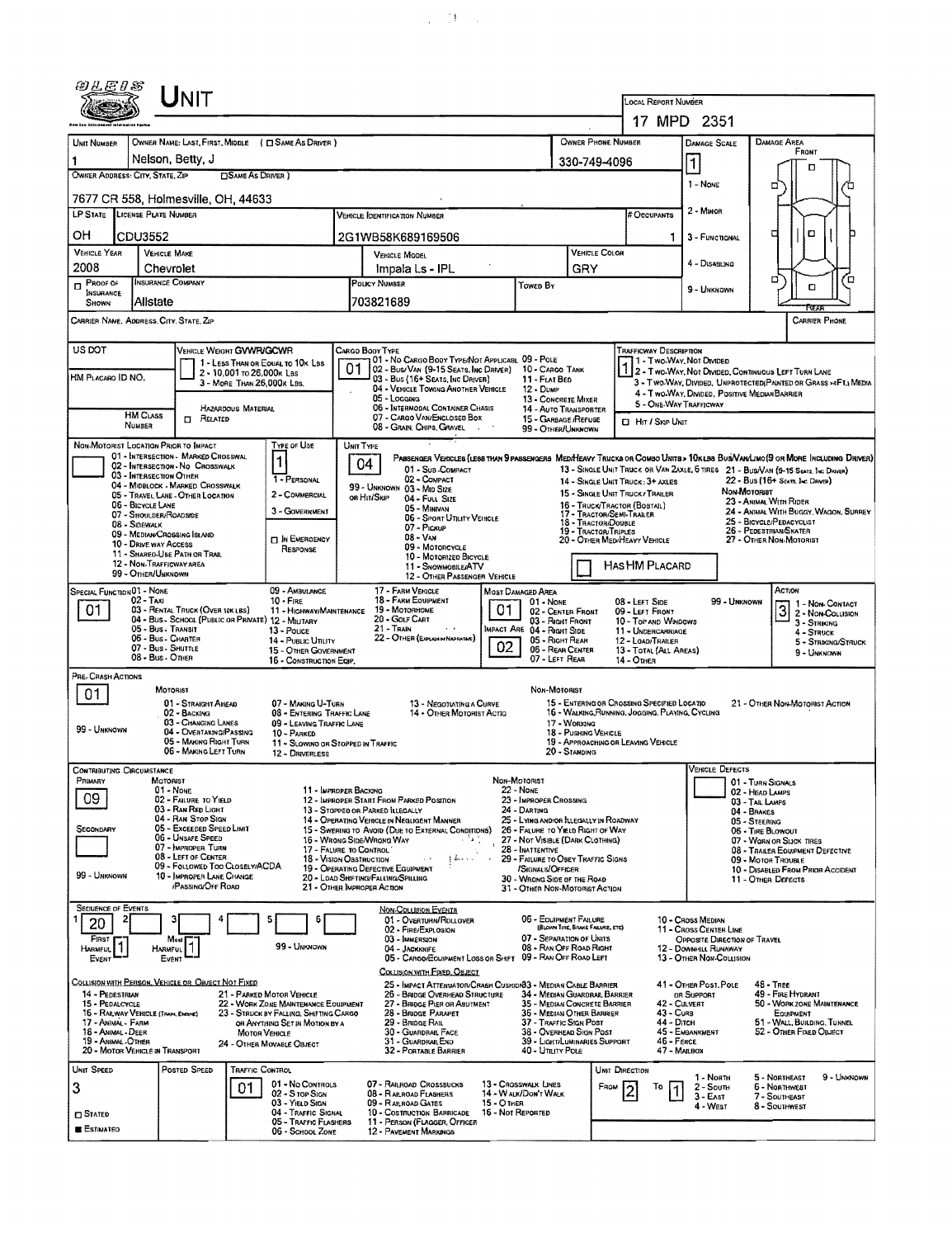| UNIT                                                                                                                                                           |                                                                                                                                                                     |                                                                                                    |                                                                                                                                                                                                                     |  |  |  |  |  |  |  |  |
|----------------------------------------------------------------------------------------------------------------------------------------------------------------|---------------------------------------------------------------------------------------------------------------------------------------------------------------------|----------------------------------------------------------------------------------------------------|---------------------------------------------------------------------------------------------------------------------------------------------------------------------------------------------------------------------|--|--|--|--|--|--|--|--|
|                                                                                                                                                                | LOCAL REPORT NUMBER                                                                                                                                                 | 17 MPD 2351                                                                                        |                                                                                                                                                                                                                     |  |  |  |  |  |  |  |  |
| OWNER NAME: LAST, FIRST, MIDDLE ( C SAME AS DRIVER )<br>UNIT NUMBER                                                                                            | OWNER PHONE NUMBER                                                                                                                                                  | <b>DAMAGE AREA</b><br>DAMAGE SCALE                                                                 |                                                                                                                                                                                                                     |  |  |  |  |  |  |  |  |
| Tish, Mary, E<br>$\overline{c}$                                                                                                                                |                                                                                                                                                                     | 330-674-6866                                                                                       | FRONT<br>$\overline{2}$                                                                                                                                                                                             |  |  |  |  |  |  |  |  |
| OWNER ADDRESS: CITY, STATE, ZIP<br><b>CISAME AS DRIVER</b> )                                                                                                   |                                                                                                                                                                     |                                                                                                    | ▫<br>1 - Nose<br>o                                                                                                                                                                                                  |  |  |  |  |  |  |  |  |
| 359 N Mad Anthonty, Millersburg, OH, 44654                                                                                                                     |                                                                                                                                                                     |                                                                                                    |                                                                                                                                                                                                                     |  |  |  |  |  |  |  |  |
| LP STATE LICENSE PLATE NUMBER                                                                                                                                  | VEHICLE IDENTIFICATION NUMBER                                                                                                                                       | # OccupANTS                                                                                        | 2 - Minor                                                                                                                                                                                                           |  |  |  |  |  |  |  |  |
| ОH<br>DWT3694                                                                                                                                                  | 3N1CN7APOCL873552                                                                                                                                                   | 2                                                                                                  | $\Box$<br>₫<br>3 - FUNCTIONAL                                                                                                                                                                                       |  |  |  |  |  |  |  |  |
| <b>VEHICLE YEAR</b><br><b>VEHICLE MAKE</b><br>2013<br>Nissan                                                                                                   | VEHICLE MODEL<br>Versa                                                                                                                                              | <b>VEHICLE COLOR</b><br>TAN                                                                        | 4 - DISABLING                                                                                                                                                                                                       |  |  |  |  |  |  |  |  |
| <b>INSURANCE COMPANY</b><br>PROOF OF<br><b>INSURANCE</b>                                                                                                       | POLICY NUMBER<br>Towen By                                                                                                                                           |                                                                                                    | а<br>α<br>■<br>9 - UNKNOWN                                                                                                                                                                                          |  |  |  |  |  |  |  |  |
| State Farm<br>Shown                                                                                                                                            | 160 3049-D01-35E                                                                                                                                                    |                                                                                                    |                                                                                                                                                                                                                     |  |  |  |  |  |  |  |  |
| CARRIER NAME, ADDRESS, CITY, STATE, ZIP<br>CARRIER PHONE                                                                                                       |                                                                                                                                                                     |                                                                                                    |                                                                                                                                                                                                                     |  |  |  |  |  |  |  |  |
| US DOT<br>VEHICLE WEIGHT GWWR/GCWR<br>Trafficway Description<br>Cargo Body Type<br>01 - No Cargo Body Type/Not Applicabl 09 - Pole<br>1 - Two-Way, Not Divided |                                                                                                                                                                     |                                                                                                    |                                                                                                                                                                                                                     |  |  |  |  |  |  |  |  |
| 1 - LESS THAN OR EQUAL TO 10K LBS<br>2 - 10,001 to 26,000k Les<br>HM PLACARD ID NO.<br>3 - MORE THAN 26.000K LBS.                                              | 01<br>02 - Bus/VAN (9-15 SEATS, INC DRIVER) 10 - CARGO TANK<br>03 - Bus (16+ SEATS, INC DRIVER)<br>11 - FLAT BED                                                    |                                                                                                    | 2 - Two-Way, Not Divided, Continuous Left Turn Lane<br>3 - Two-Way, DIVIDED, UNPROTECTED (PAINTED OR GRASS >4FT.) MEDIA                                                                                             |  |  |  |  |  |  |  |  |
|                                                                                                                                                                | 04 - VEHICLE TOWING ANOTHER VEHICLE<br>12 - DuмP<br>05 - Loccing                                                                                                    | 13 - CDNCRETE MIXER                                                                                | 4 - Two-Way, DIVIDED, POSITIVE MEDIANBARRIER<br>5 - ONE-WAY TRAFFICWAY                                                                                                                                              |  |  |  |  |  |  |  |  |
| HAZARDOUS MATERIAL<br>HM CLASS<br><b>CI RELATED</b><br>NUMBER                                                                                                  | 06 - INTERMODAL CONTAINER CHASIS<br>07 - CARGO VAN/ENGLOSED BOX.                                                                                                    | 14 - AUTO TRANSPORTER<br>15 - GARBAGE/REFUSE<br><b>I Hit / SKIP UNIT</b>                           |                                                                                                                                                                                                                     |  |  |  |  |  |  |  |  |
| NON-MOTORIST LOCATION PRIOR TO IMPACT<br>Type of Use                                                                                                           | 08 - Grain, Chips, Gravel<br>UNIT TYPE                                                                                                                              | 99 - OTHER/UNKNOWN                                                                                 |                                                                                                                                                                                                                     |  |  |  |  |  |  |  |  |
| 01 - INTERSECTION - MARKED CROSSWAL<br>02 - INTERSECTION - NO CROSSWALK                                                                                        | 03<br>01 - Sub-CDMPACT                                                                                                                                              |                                                                                                    | PASSENGER VEHICLES (LESS THAN 9 PASSENGERS MEDIHEAVY TRUCKS OR COMSO UNITS > 10K LES BUS/VAN/LIMO(9 OR MORE INCLUDING DRIVER)<br>13 - SINGLE UNIT TRUCK OR VAN 2AXLE, 6 TIRES 21 - BUS/VAN (9-15 SEATS, INC DRIVER) |  |  |  |  |  |  |  |  |
| 03 - INTERSECTION OTHER<br>1 - PERSONAL<br>04 - MIDBLOCK - MARKED CROSSWALK                                                                                    | 14 - SINGLE UNIT TRUCK: 3+ AXLES                                                                                                                                    | 22 - Bus (16+ Stats, Inc Draver)<br>NON-MOTORIST                                                   |                                                                                                                                                                                                                     |  |  |  |  |  |  |  |  |
| 2 - COMMERCIAL<br>05 - TRAVEL LANE - OTHER LOCATION<br>06 - BICYCLE LANE<br>3 - GOVERNMENT                                                                     | 99 - UNKNOWN 03 - MID SIZE<br>OR HIT/SKIP<br>04 - Full Size<br>05 - MINIVAN                                                                                         | 15 - SINGLE UNIT TRUCK / TRAILER<br>16 - TRUCK/TRACTOR (BOSTAL)                                    | 23 - ANIMAL WITH RIDER<br>24 - ANIMAL WITH BUGGY, WAGON, SURREY                                                                                                                                                     |  |  |  |  |  |  |  |  |
| 07 - SHOULDER/ROADSIDE<br>08 - Sidewalk<br>09 - MEDIAM CROSSING ISLAND                                                                                         | 06 - Sport Utiuty Vehicle<br>07 - Pickup                                                                                                                            | 17 - TRACTOR/SEMI-TRAILER<br>18 - TRACTOR/DOUBLE<br>19 - TRACTOR/TRIPLES                           | 25 - BICYCLE/PEDACYCLIST<br>26 - PEDESTRIAN/SKATER                                                                                                                                                                  |  |  |  |  |  |  |  |  |
| <b>DIN EMERGENCY</b><br>10 - DRIVE WAY ACCESS<br>RESPONSE<br>11 - SHARED-USE PATH OR TRAIL                                                                     | $08 - V_{AN}$<br>09 - MOTORCYCLE                                                                                                                                    | 20 - OTHER MEDIHEAVY VEHICLE                                                                       | 27 - Other Non-Motorist                                                                                                                                                                                             |  |  |  |  |  |  |  |  |
| 10 - MOTORIZED BICYCLE<br>12 - NON-TRAFFICWAY AREA<br>HAS HM PLACARD<br>11 - SNOWMOBILE/ATV<br>99 - OTHER/UNKNOWN<br>12 - OTHER PASSENGER VEHICLE              |                                                                                                                                                                     |                                                                                                    |                                                                                                                                                                                                                     |  |  |  |  |  |  |  |  |
| SPECIAL FUNCTION 01 - NONE<br>09 - AMBULANCE<br>17 - FARM VEHICLE<br>ACTION<br><b>MOST DAMAGED AREA</b><br>18 - FARM EQUIPMENT<br>$02 - TAXI$<br>$10 -$ Fine   |                                                                                                                                                                     |                                                                                                    |                                                                                                                                                                                                                     |  |  |  |  |  |  |  |  |
| 01<br>03 - RENTAL TRUCK (OVER 10K LBS)<br>11 - HIGHWAY/MAINTENANCE<br>04 - Bus - School (Public or Private) 12 - Military                                      | 01 - None<br>19 - Мотояноме<br>06<br>20 - GOLF CART                                                                                                                 | 08 - LEFT SIDE<br>02 - CENTER FRONT<br>09 - LEFT FRONT<br>03 - Right Front<br>10 - Top and WINDOWS | 99 - UNKNOWN<br>1 - Non-Contact<br>4 2 - Non-Contact                                                                                                                                                                |  |  |  |  |  |  |  |  |
| 05 - Bus - Transit<br>13 - Pouce<br>06 - Bus - Charter<br>14 - Pusuc Utiury                                                                                    | 21 - Train<br><b>IMPACT ARE 04 - RIGHT SIDE</b><br>$\epsilon = 1$<br>22 - OTHER (EXPLANDINAGRATIVE)                                                                 | 11 - UNDERCARRIAGE<br>05 - RIGHT REAR<br>12 - LOAD/TRAILER                                         | 3 - STRINING<br>4 - STRUCK<br>5 - STRIKING/STRUCK                                                                                                                                                                   |  |  |  |  |  |  |  |  |
| 07 - Bus - Shuttle<br>15 - OTHER GOVERNMENT<br>08 - Bus - OTHER<br>16 - CONSTRUCTION EOIP.                                                                     | 06                                                                                                                                                                  | 06 - REAR CENTER<br>13 - TOTAL (ALL AREAS)<br>07 - LEFT REAR<br>14 - OTHER                         | 9 - Unknown                                                                                                                                                                                                         |  |  |  |  |  |  |  |  |
| PRE-CRASH ACTIONS                                                                                                                                              |                                                                                                                                                                     | NON-MOTORIST                                                                                       |                                                                                                                                                                                                                     |  |  |  |  |  |  |  |  |
| MIOTORIST<br>11<br>01 - STRAIGHT AHEAD<br>07 - MAKING U-TURN                                                                                                   | 13 - NEGOTIATING A CURVE                                                                                                                                            | 15 - ENTERING OR CROSSING SPECIFIED LOCATIO                                                        | 21 - OTHER NON-MOTORIST ACTION                                                                                                                                                                                      |  |  |  |  |  |  |  |  |
| 02 - Backing<br>08 - ENTERING TRAFFIC LANE<br>03 - Changing LANES<br>09 - LEAVING TRAFFIC LANE<br>99 - UNKNOWN<br>04 - OVERTAKING/PASSING                      | 14 - OTHER MOTORIST ACTIO                                                                                                                                           | 16 - WALKING RUNNING, JOGGING, PLAYING, CYCLING<br>17 - WORKING<br>18 - Pushing Vehicle            |                                                                                                                                                                                                                     |  |  |  |  |  |  |  |  |
| 10 - PARKED<br>05 - MAKING RIGHT TURN<br>06 - MAKING LEFT TURN<br>12 - DRIVERLESS                                                                              | 11 - SLOWING OR STOPPED IN TRAFFIC                                                                                                                                  | 19 - APPROACHING OR LEAVING VEHICLE<br>20 - STANDING                                               |                                                                                                                                                                                                                     |  |  |  |  |  |  |  |  |
| CONTRIBUTING CIRCUMSTANCE                                                                                                                                      |                                                                                                                                                                     |                                                                                                    | <b>VEHICLE DEFECTS</b>                                                                                                                                                                                              |  |  |  |  |  |  |  |  |
| Primary<br>MOTORIST<br>01 - None                                                                                                                               | NON-MOTORIST<br>11 - IMPROPER BACKING<br>22 - None                                                                                                                  |                                                                                                    | 01 - TURN SIGNALS<br>02 ~ HEAD LAMPS                                                                                                                                                                                |  |  |  |  |  |  |  |  |
| 01<br>02 - FAILURE TO YIELD<br>03 - RAN RED LIGHT<br>04 - RAN STOP SIGN                                                                                        | 23 - IMPROPER CROSSING<br>12 - IMPROPER START FROM PARKED POSITION<br>24 - DARTING<br>13 - Stopped or Parked Llegally<br>14 - OPERATING VEHICLE IN NEGLIGENT MANNER | 25 - LYING AND/OR ILLEGALLY IN ROADWAY                                                             | 03 - TAIL LAMPS<br>04 - BRAKES                                                                                                                                                                                      |  |  |  |  |  |  |  |  |
| 05 - Exceeped Speed Limit<br>SECONDARY<br>06 - Unsafe Speed                                                                                                    | 15 - Swering to Avoid (Due to External Conditions)<br>16 - WRONG SIDE/WRONG WAY                                                                                     | 26 - FALURE TO YIELD RIGHT OF WAY<br>27 - NOT VISIBLE (DARK CLOTHING)                              | 05 - STEERING<br>06 - TIRE BLOWOUT<br>07 - WORN OR SLICK TIRES                                                                                                                                                      |  |  |  |  |  |  |  |  |
| 07 - IMPROPER TURN<br>08 - LEFT OF CENTER                                                                                                                      | 17 - FALURE TO CONTROL<br>28 - INATTENTIVE<br>18 - Vision Osstruction                                                                                               |                                                                                                    | 08 - TRAILER EQUIPMENT DEFECTIVE<br>09 - MOTOR TROUBLE                                                                                                                                                              |  |  |  |  |  |  |  |  |
| 09 - Followed Too CloselwACDA<br>99 - Ukknown<br>10 - IMPROPER LANE CHANGE<br>PASSING OFF ROAD                                                                 | 19 - OPERATING DEFECTIVE EQUIPMENT<br>/SIGNALS/OFFICER<br>20 - LOAD SHIFTING/FALLING/SPILLING                                                                       | 30 - WRONG SIDE OF THE ROAD                                                                        | 10 - DISABLED FROM PRIDR ACCIDENT<br>11 - OTHER DEFECTS                                                                                                                                                             |  |  |  |  |  |  |  |  |
| <b>SEQUENCE DF EVENTS</b>                                                                                                                                      | 21 - OTHER IMPROPER ACTION                                                                                                                                          | 31 - OTHER NON-MOTORIST ACTION                                                                     |                                                                                                                                                                                                                     |  |  |  |  |  |  |  |  |
| 20                                                                                                                                                             | NON-COLLISION EVENTS<br>01 - Overturn/Rollover<br>02 - FIRE/EXPLOSION                                                                                               | 06 - EQUIPMENT FAILURE<br>(BLOWN TIRE, BRAKE FAILURE, ETC)                                         | 10 - Cross Median<br>11 - Cross Center Line                                                                                                                                                                         |  |  |  |  |  |  |  |  |
| FIRST<br>Mout<br>99 - UNKNOWN<br><b>HARMFUL</b><br><b>HARMFUL</b>                                                                                              | 03 - IMMERSION<br>04 - JACKKNIFE                                                                                                                                    | 07 - Separation of Units<br>08 - RAN OFF ROAD RIGHT                                                | OPPOSITE DIRECTION OF TRAVEL<br>12 - DOWNHILL RUNAWAY                                                                                                                                                               |  |  |  |  |  |  |  |  |
| EVENT<br>Event                                                                                                                                                 | 05 - CARGO/EQUIPMENT LOSS OR SHIFT<br>COLLISION WITH FIXED, OBJECT                                                                                                  | 09 - RAN OFF ROAD LEFT                                                                             | 13 - OTHER NON-COLLISION                                                                                                                                                                                            |  |  |  |  |  |  |  |  |
| COLLISION WITH PERSON, VEHICLE OR OBJECT NOT FIXED<br>14 - PEDESTRIAN<br>21 - PARKED MOTOR VEHICLE                                                             | 25 - IMPACT ATTENUATOR/CRASH CUSHION33 - MEDIAN CABLE BARRIER<br>26 - BRIDGE OVERHEAD STRUCTURE                                                                     | 34 - Median Guardrail Barrier                                                                      | 41 - OTHER POST, POLE<br><b>48 - TREE</b><br>49 - FIRE HYDRANT<br>OR SUPPORT                                                                                                                                        |  |  |  |  |  |  |  |  |
| 22 - WORK ZONE MAINTENANCE EQUIPMENT<br>15 - PEDALCYCLE<br>16 - RAILWAY VEHICLE (TRAIN, ENGINE)<br>23 - STRUCK BY FALLING, SHIFTING CARGO                      | 27 - BRIDGE PIER OR ABUTMENT<br>28 - BRIDGE PARAPET                                                                                                                 | 35 - MEDIAN CONCRETE BARRIER<br>36 - MEDIAN OTHER BARRIER<br>43 - Cuns                             | 42 - CULVERT<br>50 - WORK ZONE MAINTENANCE<br>EOUIPMENT                                                                                                                                                             |  |  |  |  |  |  |  |  |
| 17 - Animal - Farm<br>OR ANYTHING SET IN MOTION BY A<br>18 - Animal - Deer<br>MOTOR VEHICLE                                                                    | 29 - Bridge Rail<br>30 - GUARDRAIL FACE                                                                                                                             | 44 - Олон<br>37 - TRAFFIC SIGN POST<br>38 - OVERHEAD SIGN POST                                     | 51 - WALL, BURDING, TUNNEL<br>52 - OTHER FIXED OBJECT<br>45 - EMBANKMENT                                                                                                                                            |  |  |  |  |  |  |  |  |
| 19 - ANIMAL -OTHER<br>24 - OTHER MOVABLE OBJECT<br>20 - MOTOR VEHICLE IN TRANSPORT                                                                             | 31 - GUARDRAIL END<br>32 - PORTABLE BARRIER                                                                                                                         | 46 - FENCE<br>39 - LIGHT/LUMINARIES SUPPORT<br>40 - Unury Pous                                     | 47 - MAILBOX                                                                                                                                                                                                        |  |  |  |  |  |  |  |  |
| Unit Speed<br>POSTED SPEED<br><b>TRAFFIC CONTROL</b>                                                                                                           |                                                                                                                                                                     | UNIT DIRECTION                                                                                     | 9 - UNKNOWN<br>1 - Norm<br>5 - NORTHEAST                                                                                                                                                                            |  |  |  |  |  |  |  |  |
| 01 - No CONTROLS<br>01<br>0<br>02 - S TOP SIGN<br>03 - YIELD SIGN                                                                                              | 07 - RAILROAD CROSSBUCKS<br>13 - CROSSWALK LINES<br>14 - WALK/DON'T WALK<br>08 - RAILROAD FLASHERS<br><b>15 - O THER</b><br>09 - RAILROAD GATES                     | Fnow<br>То                                                                                         | $2 -$ South<br>6 - NORTHWEST<br>7 - SOUTHEAST<br>$3 - E$ AST                                                                                                                                                        |  |  |  |  |  |  |  |  |
| 04 - TRAFFIC SIGNAL<br><b>STATED</b><br>05 - TRAFFIC FLASHERS                                                                                                  | 10 - COSTRUCTION BARRICADE<br>16 - Not Reported<br>11 - PERSON (FLAGGER, OFFICER                                                                                    |                                                                                                    | 4 - West<br>8 - SOUTHWEST                                                                                                                                                                                           |  |  |  |  |  |  |  |  |
| <b>ESTIMATED</b><br>06 - SCHOOL ZONE<br>12 - PAVEMENT MARKINGS                                                                                                 |                                                                                                                                                                     |                                                                                                    |                                                                                                                                                                                                                     |  |  |  |  |  |  |  |  |

 $\frac{1}{2}$ 

 $\frac{1}{2}$  ,  $\frac{1}{2}$  ,  $\frac{1}{2}$  ,